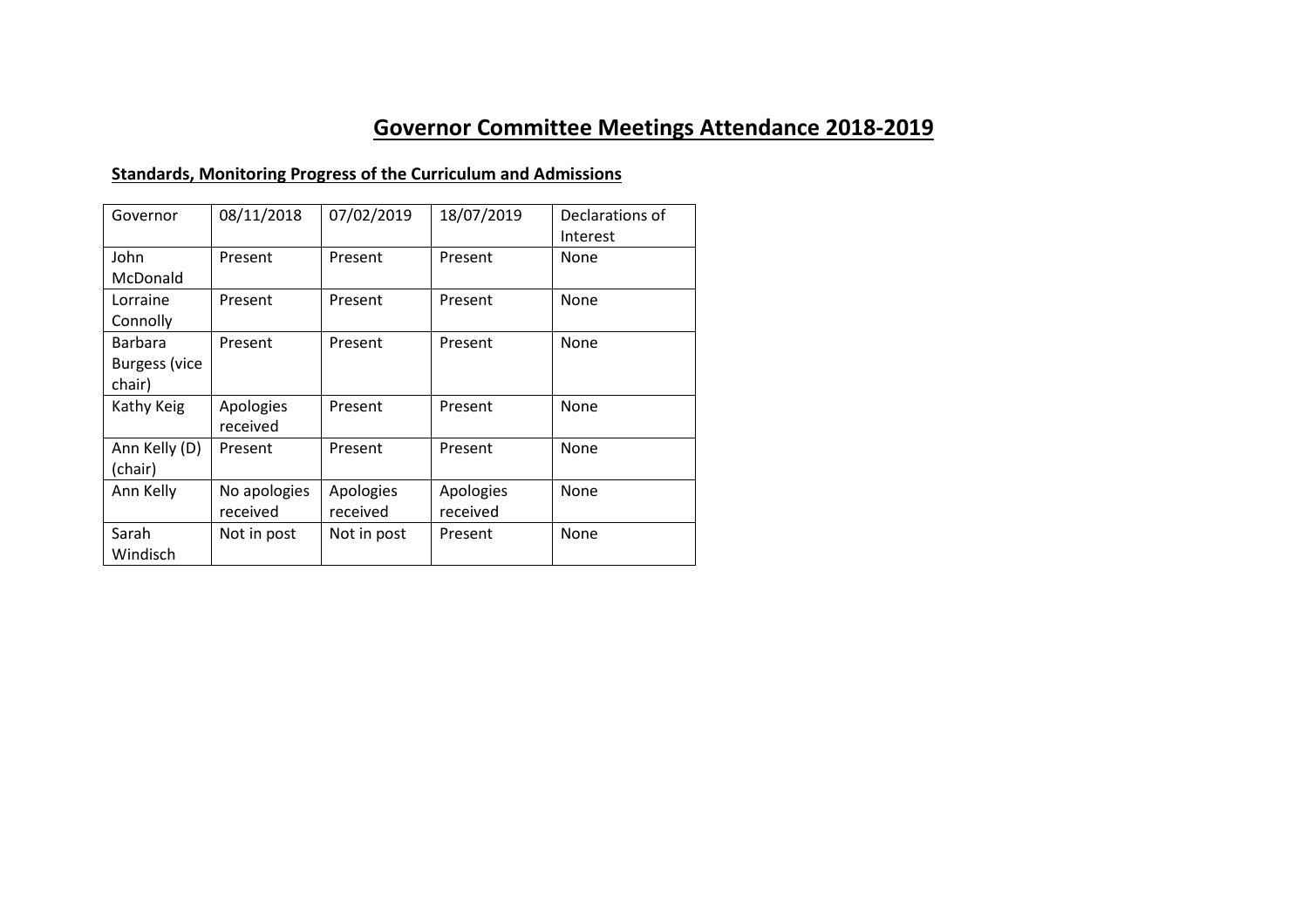### **Personnel, Finance & Pay Matters**

| Governor                | 27/09/2018   | 24/01/2019   | 12/03/2019   | 29/03/2019   | 11/07/2019 | Declarations of<br>Interest |
|-------------------------|--------------|--------------|--------------|--------------|------------|-----------------------------|
| John McDonald           | Present      | Present      | Present      | Present      | Present    |                             |
| Barbara Burgess (chair) | Present      | Present      | Present      | Present      | Present    |                             |
| Kathy Keig (vice chair) | Present      | Present      | Present      | Present      | Present    |                             |
| Ann Kelly (D)           | Apologies    | Present      | Apologies    | Present      | Present    |                             |
|                         | received     |              | received     |              |            |                             |
| Fr Peter Wright         | No apologies | Term ended   | Term ended   | Term ended   | Term ended |                             |
| Kevin Bowen             | Present      | No apologies | No apologies | No apologies | Apologies  | Has own frame               |
|                         |              |              | given        | given        | received   | business.                   |
| Geoff Zygadllo          | Present      | Present      | Present      | Present      | Present    | Governor at                 |
|                         |              |              |              |              |            | another school.             |
| Janice Snowball         |              | Present      | Present      | Present      | Present    |                             |

## **Buildings & Health and Safety**

| Governor            | 15/11/2018   | 07/02/2019 | 11/07/2019         | <b>Declarations</b> |
|---------------------|--------------|------------|--------------------|---------------------|
|                     |              |            |                    | of Interest         |
| John McDonald       | Present      | Cancelled  | Present            | None                |
| Barbara Burgess     | Present      | Cancelled  | Present            | None                |
| Elizabeth Scott     | Present      | Cancelled  | Present            | None                |
| Ann Kelly           | No apologies | Cancelled  | Apologies received | None                |
| Kevin Bowen (chair) | No apologies | Cancelled  | Apologies received | None                |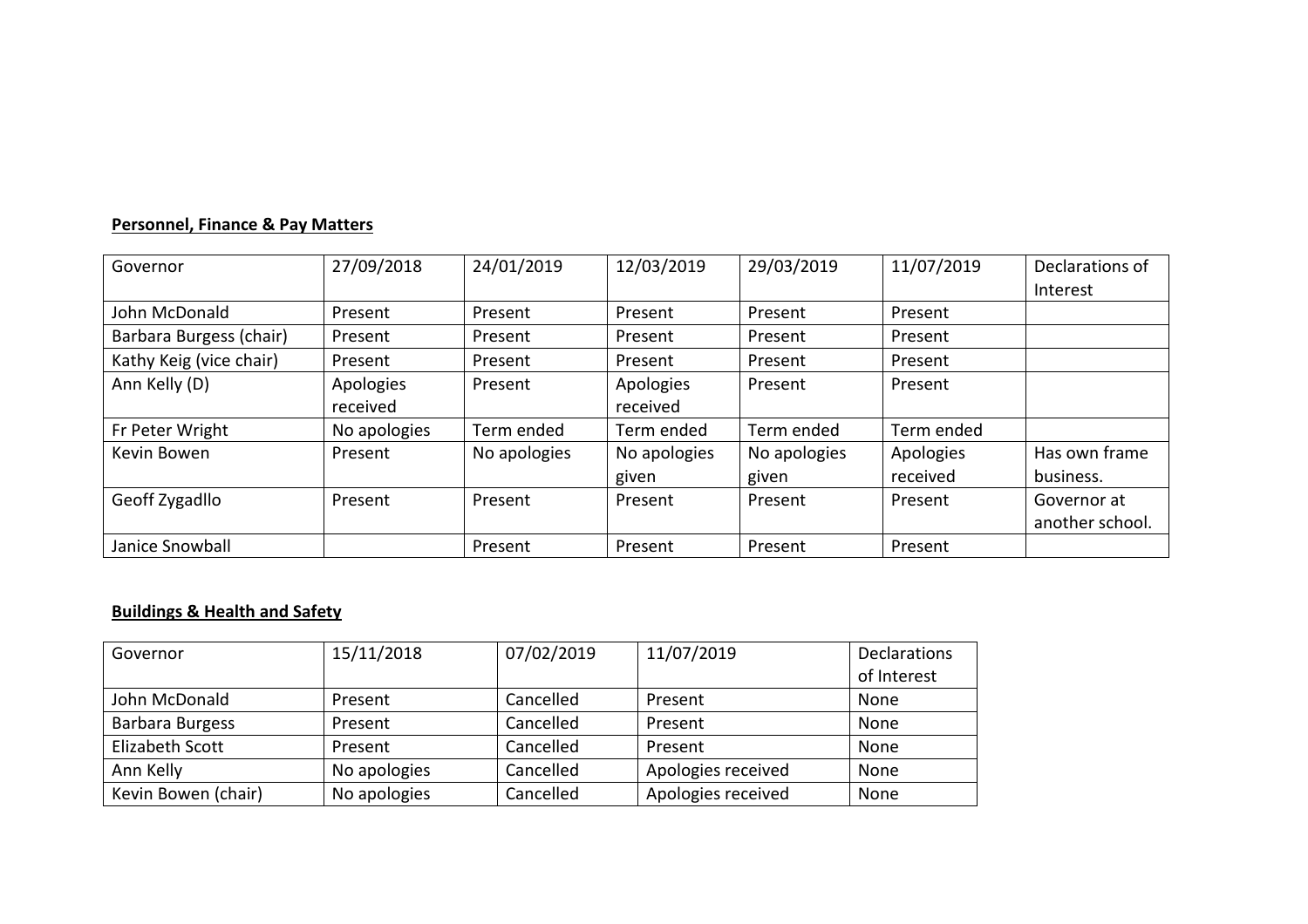| <b>Clare Harrison</b> | No apologies | Cancelled | No apologies received | <b>None</b> |
|-----------------------|--------------|-----------|-----------------------|-------------|
| Windisch<br>Sarah     | Not in post  | Cancelled | Present               | None        |

#### **Pupils, Parents, Parish & Community**

| Governor          | 14/03/2019            | 27/06/2019         | Declarations of interest    |
|-------------------|-----------------------|--------------------|-----------------------------|
| John McDonald     | Present               | Present            | None                        |
| Lorraine Connolly | Apologies received    | Apologies received | None                        |
| Elizabeth Scott   | Present               | Present            | None                        |
| (chair)           |                       |                    |                             |
| Geoff Zygadllo    | Present               | Present            | Governor at another school. |
| Clare Harrison    | No apologies received | Apologies Received | None                        |
| Jan Snowball      | Present               | Present            | None                        |
| Sarah Windisch    | Present               | Present            | None                        |

## **Pay Appeals – will meet when required**

Ann Kelly

Elizabeth Scott

Clare Harrison

## **Complaints – will meet when required**

Kathy Keig